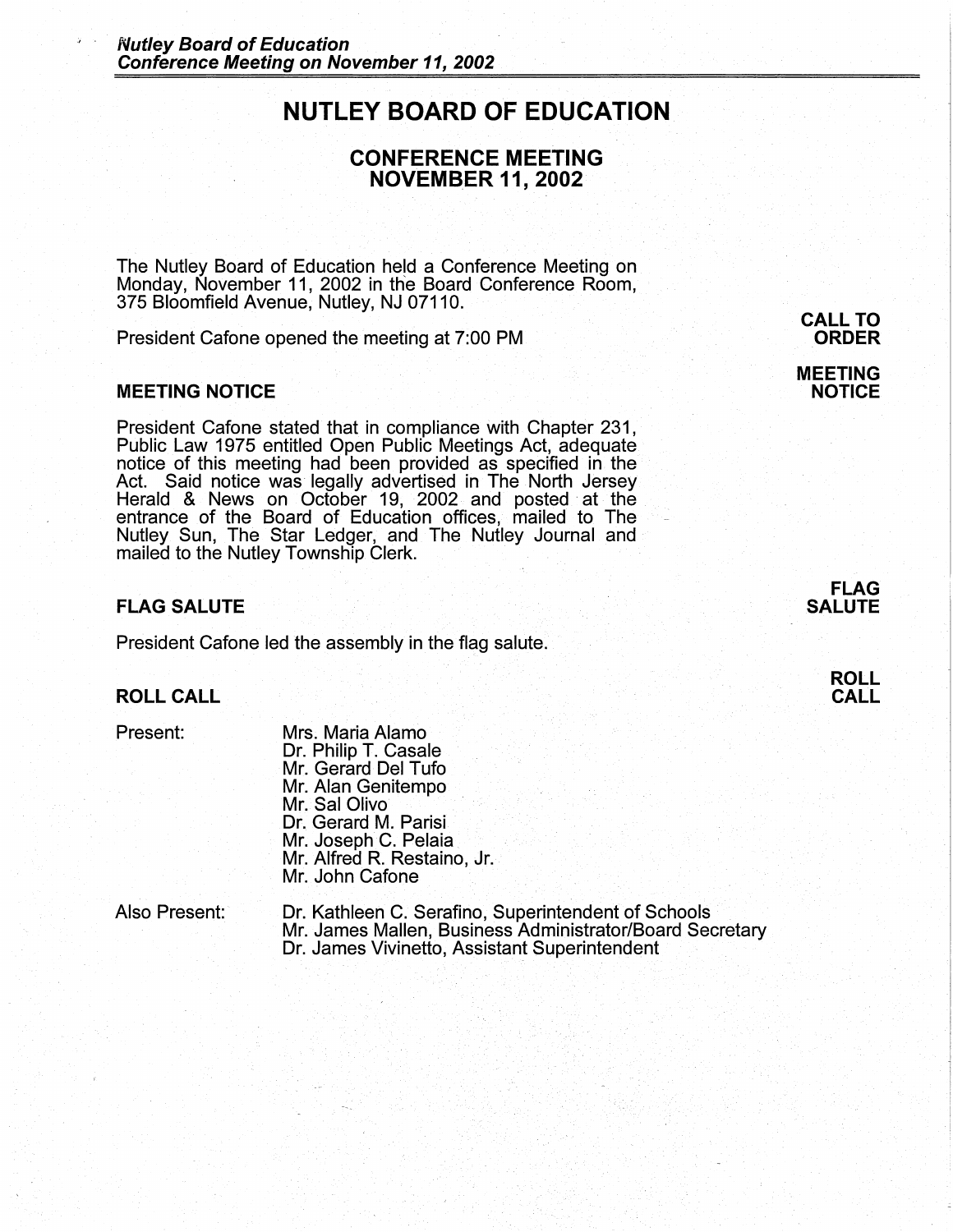#### **ITEMS DISCUSSED**

# **ITEMS DISCUSSED**

#### 1. **Special Presentation** - **NJ Network for Educational Renewal** .

Superintendent Serafino introduced Spring Garden Principal Mrs. Clerico and Spring Garden teacher Mrs. Restel who provided a detailed presentation of the Montclair State University Network for Educational Renewal Program (Study Group and Dodge Project Grant). They also reviewed their faculty study group's efforts and the intended use of the Dodge Grant funds.

After a brief discussion with trustees, Superintendent Serafino and President Cafone thanked all the involved staff for their participation and their attendance at tonight's meeting.

#### 2. **Emergency Management Plan**

Assistant Superintendent Vivinetto again explained the requirements of the Emergency Management Plan which includes an emergency lockdown. He then gave a brief summary of the results of today's lockdown drill at the Radcliffe School.

### 3. **Audit Report**

Business Administrator Mallen provided an in-depth review and discussion of the district's Comprehensive Annual Financial Report for the fiscal year ended June 30, 2002. He stated that the report is a positive one that reflects positively upon the Nutley school district and explained its contents. He then read aloud each of the six audit recommendations and the proposed Corrective Action<br>Plan for each recommendation. Mr. Mallen noted that the Plan for each recommendation. Corrective Action Plan needs to be adopted and approved by the trustees at the 11/25/02 Regular Meeting.

#### **MOTION TO ADJOURN TO EXECUTIVE SESSION**

At 8:05 PM Trustee Genitempo moved and Trustee Casale seconded the following resolution:

WHEREAS, the Board of Education will be discussing matters exempt from public discussion pursuant to N.J.S.A. 10:4-12,

NOW, THEREFORE, BE IT RESOLVED that the Board of Education recess to closed executive session at this time in the conference room to discuss personnel issues, and

BE IT FURTHER RESOLVED that the results of the discussions will be made public by inclusion on the agenda of a subsequent meeting of the Board of. Education or when the reasons for discussing such matters in closed session no longer exist.

The motion was unanimously approved by voice vote.

### **EXECUTIVE SESSION**